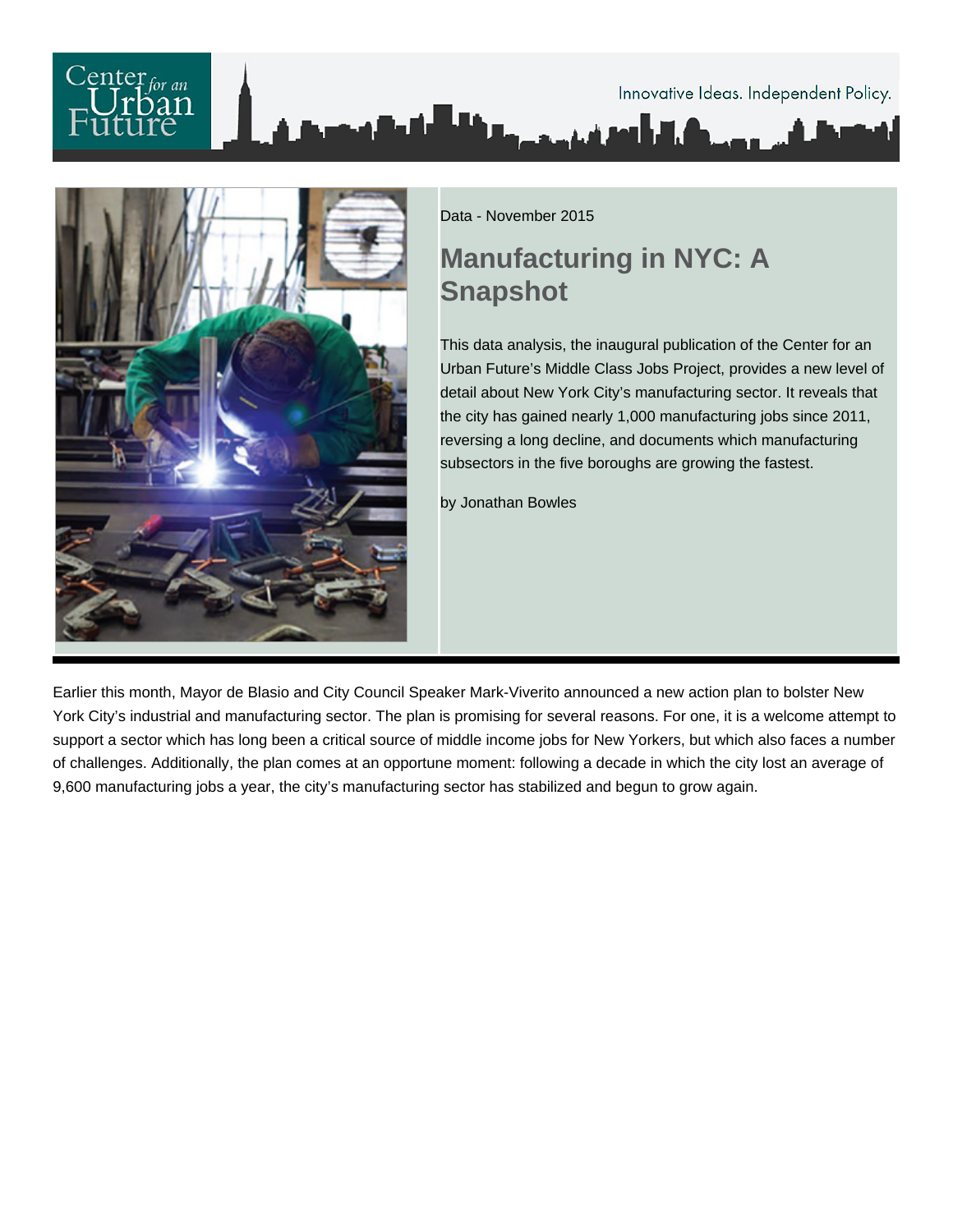

As this analysis demonstrates, between 2011 and 2014 the sector experienced a net gain of nearly 1,000 jobs. Even more encouraging, five different manufacturing subsectors had employment growth during this period: food manufacturing, fabricated metal product manufacturing, furniture and related product manufacturing, non-metallic mineral product manufacturing, and plastics and rubber product manufacturing. In recent years, New York City actually has out-performed the rest of the state in manufacturing growth.

This data brief—the inaugural publication of the Center for an Urban Future's Middle Class Jobs Project, a research initiative supported by Fisher Brothers that will include a series of reports detailing opportunities to create and preserve middle income jobs in New York—provides a detailed snapshot of the city's manufacturing sector. It takes a close look at trends in the 13 manufacturing subsectors that have at least 1,000 jobs in the five boroughs, detailing which are growing the fastest, which pay the highest wages and which comprise a disproportionately large share of jobs statewide. Our major findings include:

- Over the last 3 years, New York City has outpaced the state in manufacturing job creation. Between 2011 and 2014, the city registered a net gain of 880 manufacturing jobs (a 1.2 percent increase) while the state lost 6,615 manufacturing jobs (a 1.4 percent decline).
- In 2014, food manufacturing became New York City's largest manufacturing sector, with a total of 16,368 jobs. It surpassed apparel manufacturing, which for several generations had been the largest production sector. The number of apparel manufacturing jobs in the five boroughs has plunged from 57,178 in 2000 to 15,657 jobs in 2014.
- In 2000, apparel manufacturing accounted for 33.2 percent of all manufacturing jobs in the city and food manufacturing accounted for 8.9 percent. In 2014, food accounted for 21.6 percent and apparel 20.7 percent.
- **Between 2011 and 2014, five manufacturing sectors in the city experienced a net gain in jobs:**

| +1,963 (a 13.6 % increase) |
|----------------------------|
| $+451(7.7%)$               |
| $+244(7.7%)$               |
| $+153(10.6%)$              |
| $+33(2.0\%)$               |
|                            |

**Between 2011 and 2014, eight manufacturing sectors in the city experienced a net loss in jobs:** 

| • Apparel Manufacturing                       | $-679(-4.2%)$       |
|-----------------------------------------------|---------------------|
| • Chemical Manufacturing                      | $-436(-13.2%)$      |
| • Printing & Related Support Activities       | $-274$ (-4.3 %)     |
| $\bullet$ Textile Mills                       | $-250$ ( $-17.6$ %) |
| • Computer & Electronic Product Manufacturing | $-246$ (-8.5 %)     |
| • Transportation Equipment Manufacturing      | $-240$ ( $-18.0$ %) |
| • Paper Manufacturing                         | $-116(-8.0%)$       |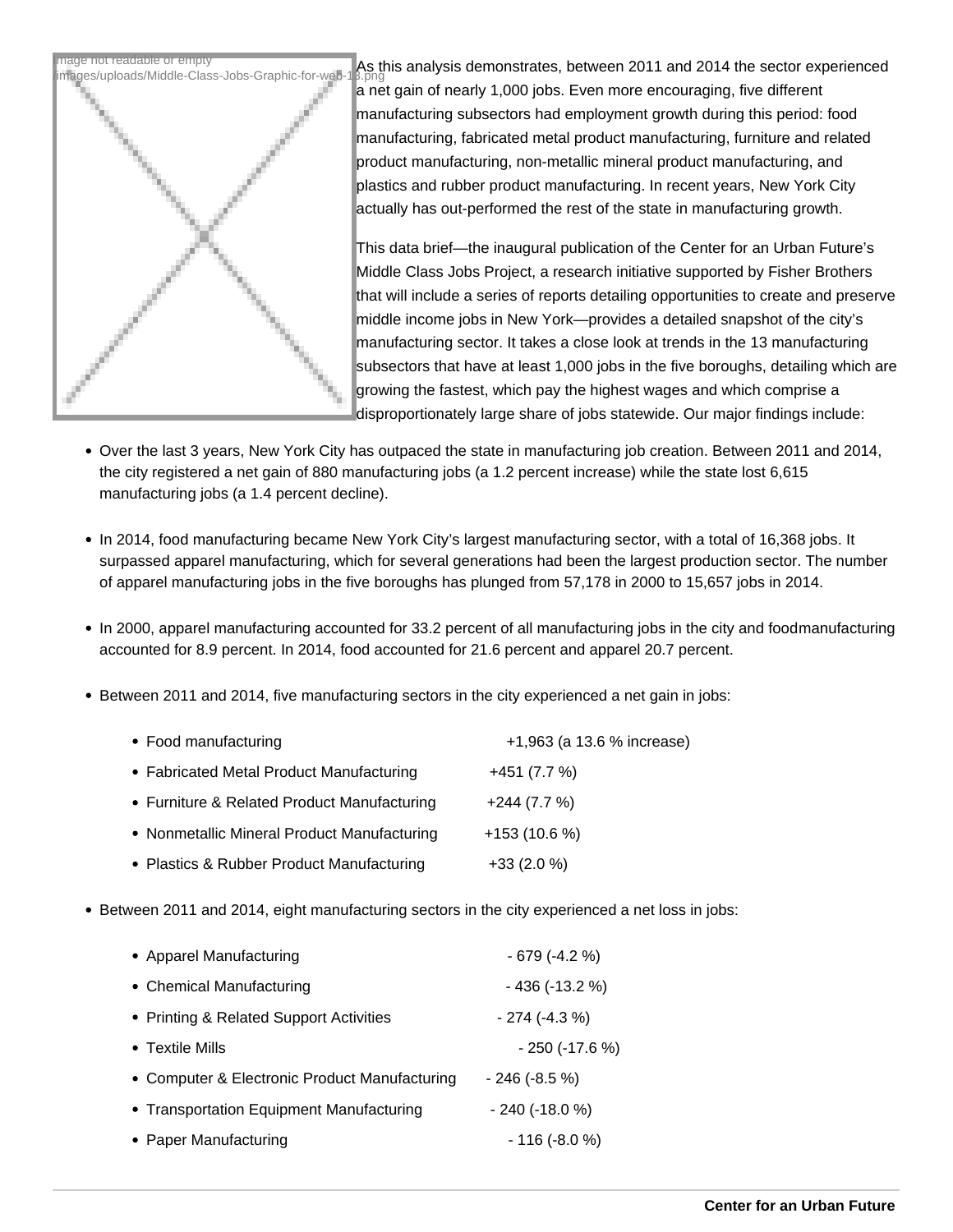• Machinery Manufacturing - 110 (-7.5 %)

Only four manufacturing sectors have at least 5,000 jobs in New York City, down from seven in 2000. The sectors with the most manufacturing jobs in the five boroughs are:

| • Food Manufacturing                        | 16,368 |
|---------------------------------------------|--------|
| • Apparel Manufacturing                     | 15,657 |
| • Fabricated Metal Product Manufacturing    | 6,334  |
| • Printing & Related Support Activities     | 6,153  |
| • Furniture & Related Product Manufacturing | 3,433  |

- Over the last decade (2004 2014), food manufacturing was the only manufacturing sector with a net gain in employment. It experienced a 17.7 percent increase in jobs. Employment was down by at least 19 percent in every other manufacturing sector with at least 1,000 jobs in the five boroughs.
- In five manufacturing sectors, New York City is home to at least a quarter of all jobs statewide. They are:

| • Apparel Manufacturing                     | 84.7 % of the state's jobs are in NYC |
|---------------------------------------------|---------------------------------------|
| $\bullet$ Textile Mills                     | 31.8%                                 |
| • Food Manufacturing                        | 31.0%                                 |
| • Printing & Related Support Activities     | 29.0%                                 |
| • Furniture & Related Product Manufacturing | 26.0 %                                |

- The fastest growing manufacturing sector, food manufacturing, is also the one that pays the lowest wages. The average annual wage in the city's food manufacturing industry is \$32,882, which is nearly 40 percent lower than average manufacturing wage in New York City (\$54,028). Of the 13 leading manufacturing sectors that we examined for this report, food manufacturing is the only one with an annual wage under \$42,000, and one of just three sectors with an average wage under \$50,000.
- The city's six best-paying manufacturing sectors all experienced a net loss in jobs between 2011 and 2014.
- In 2014, the manufacturing industry accounted for just 2.2 percent of all private sector jobs in New York City, down from 5.6 percent in 2000.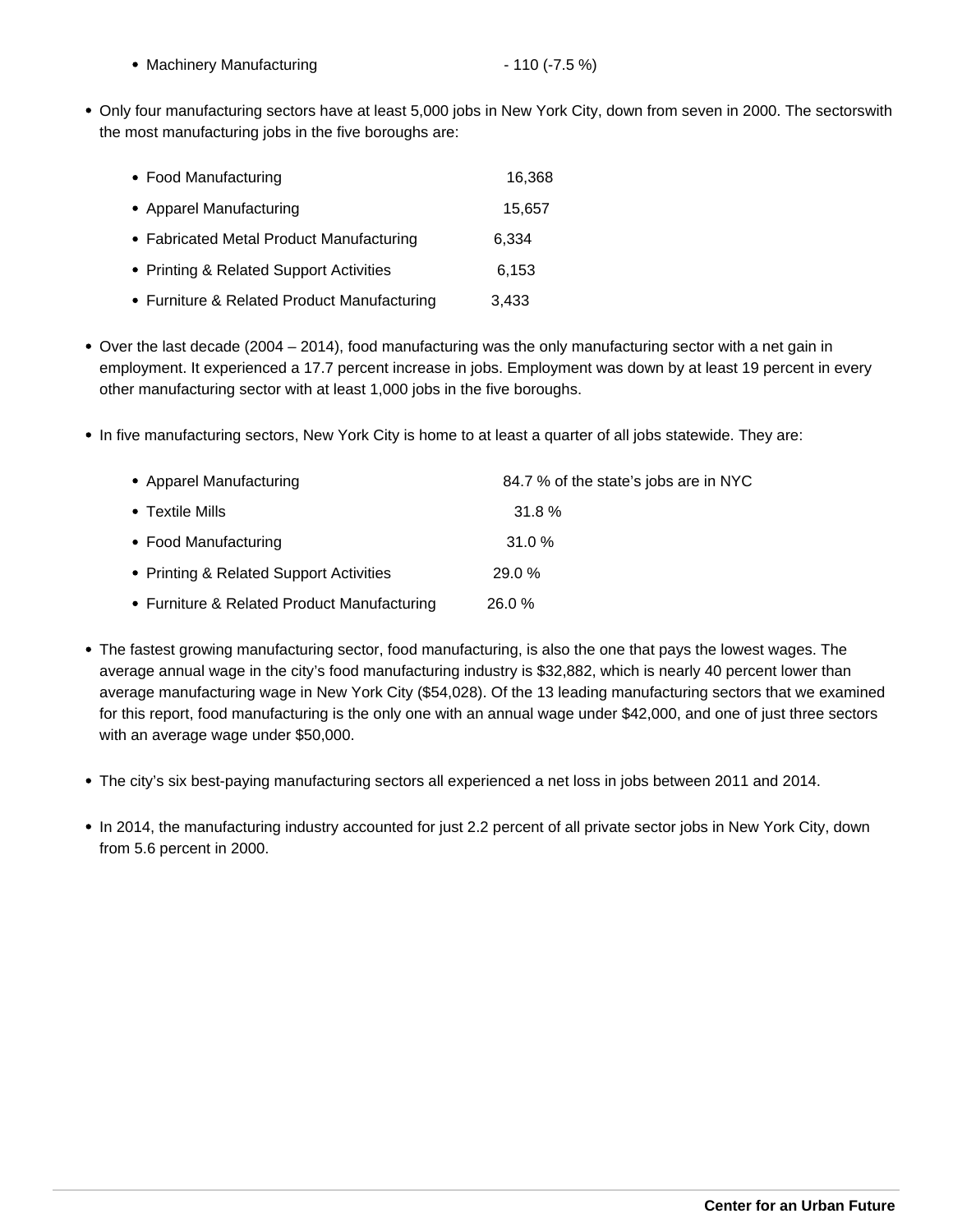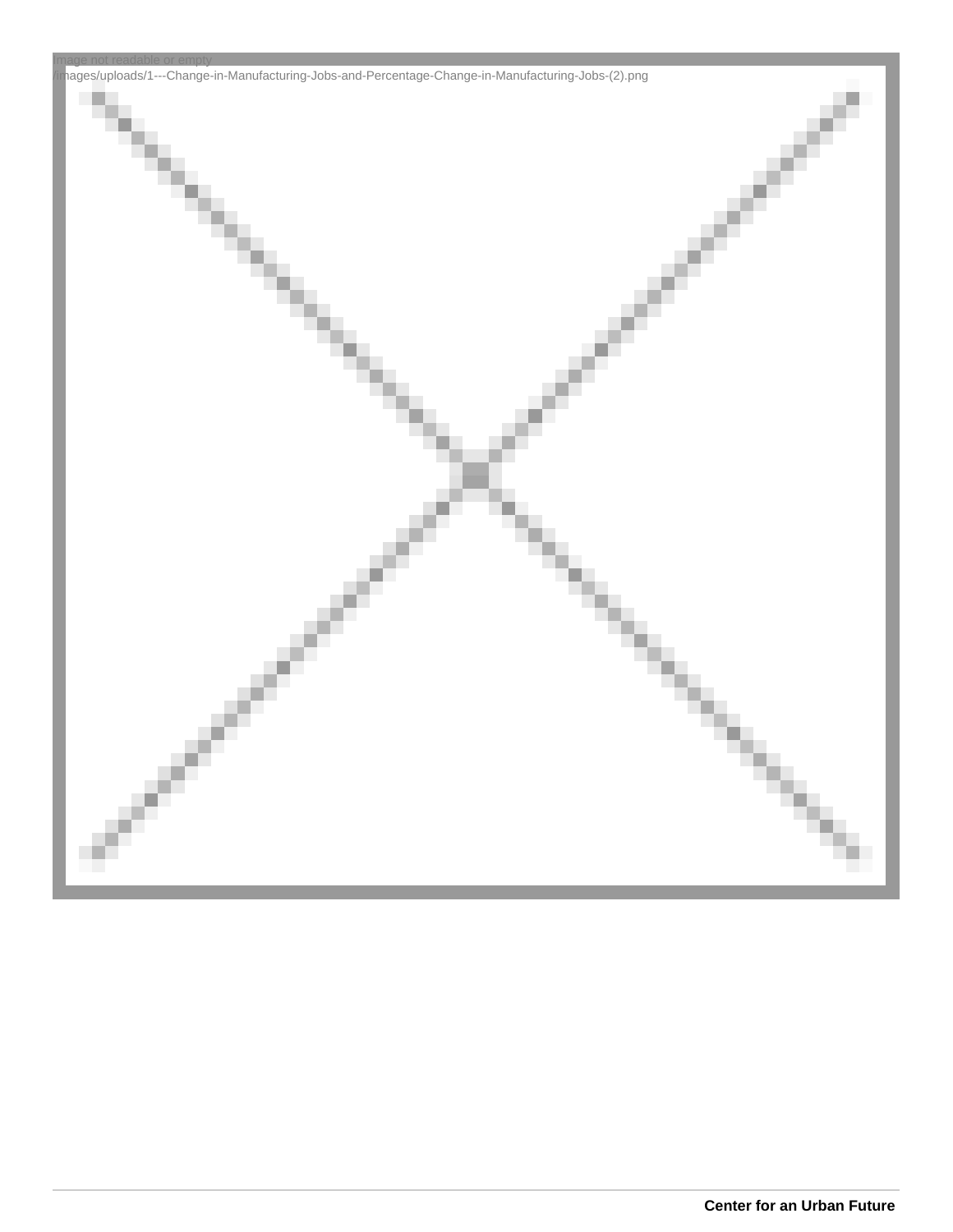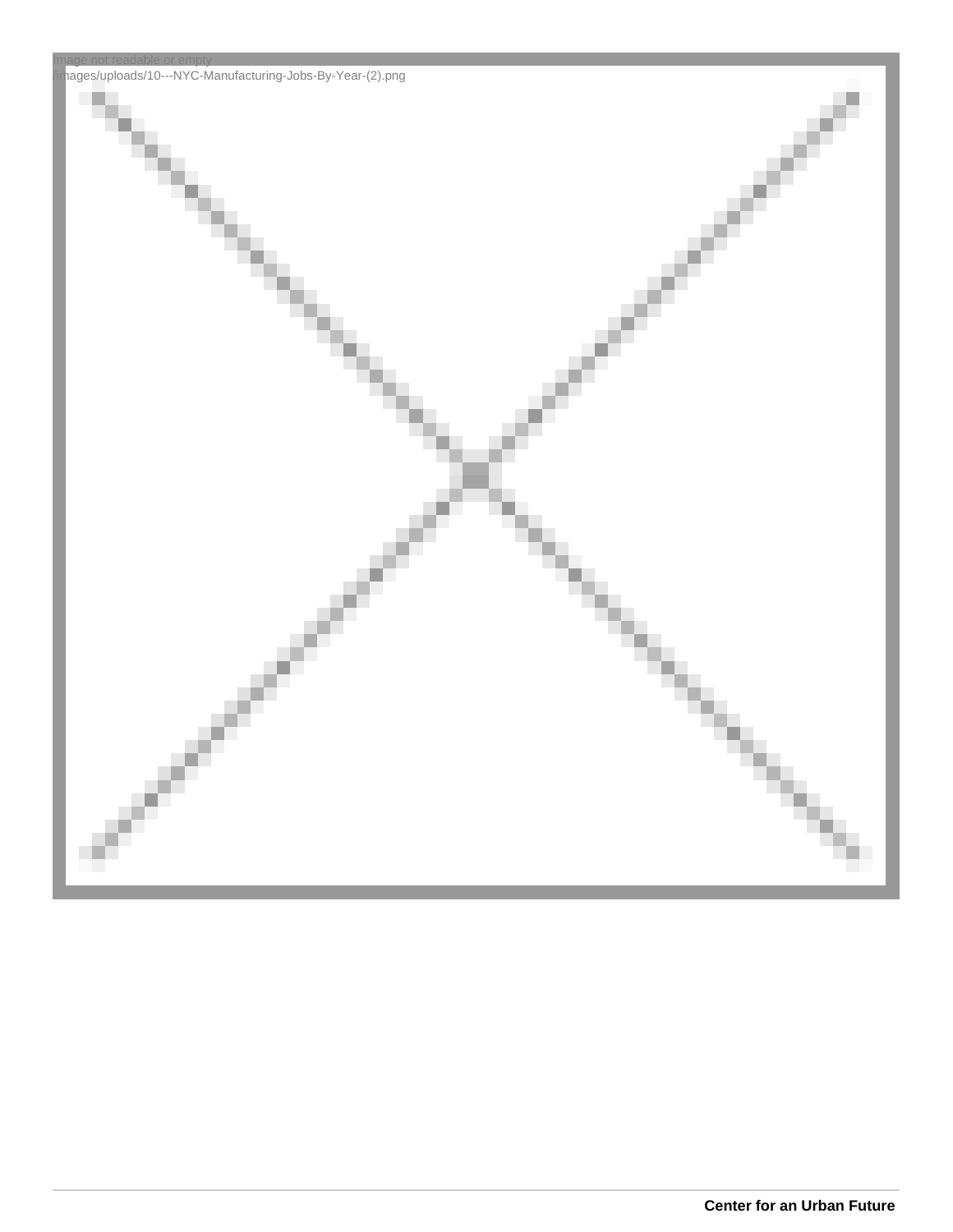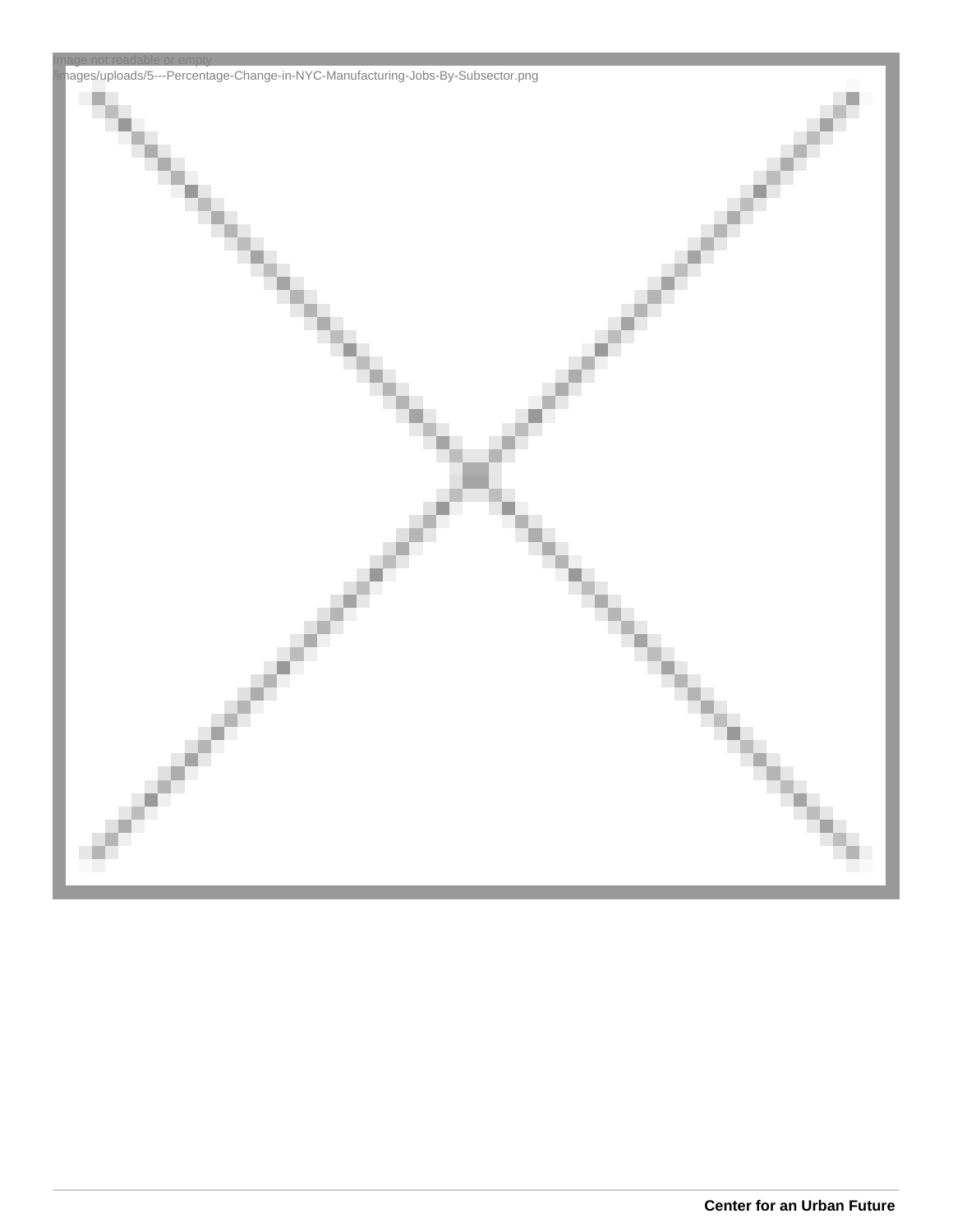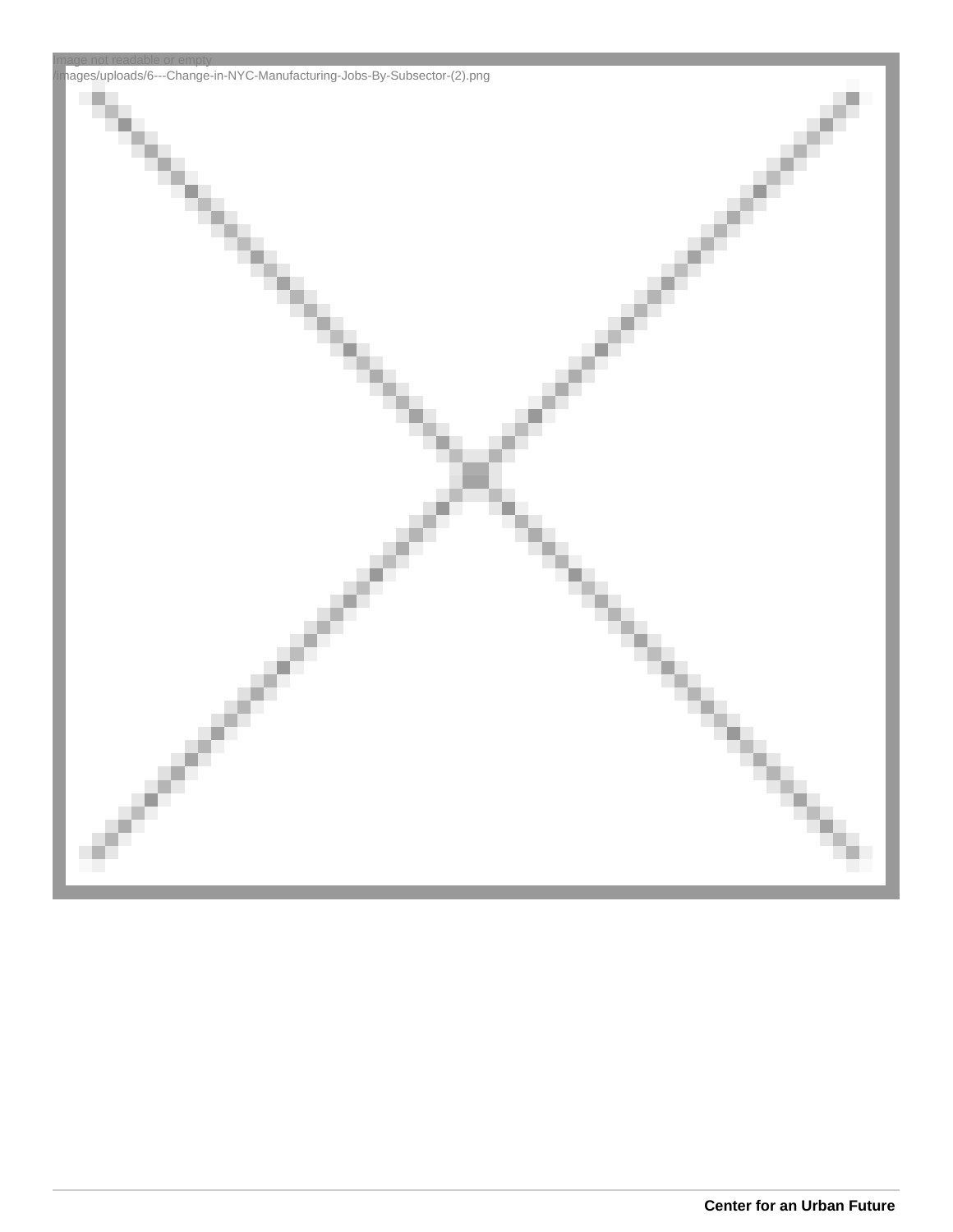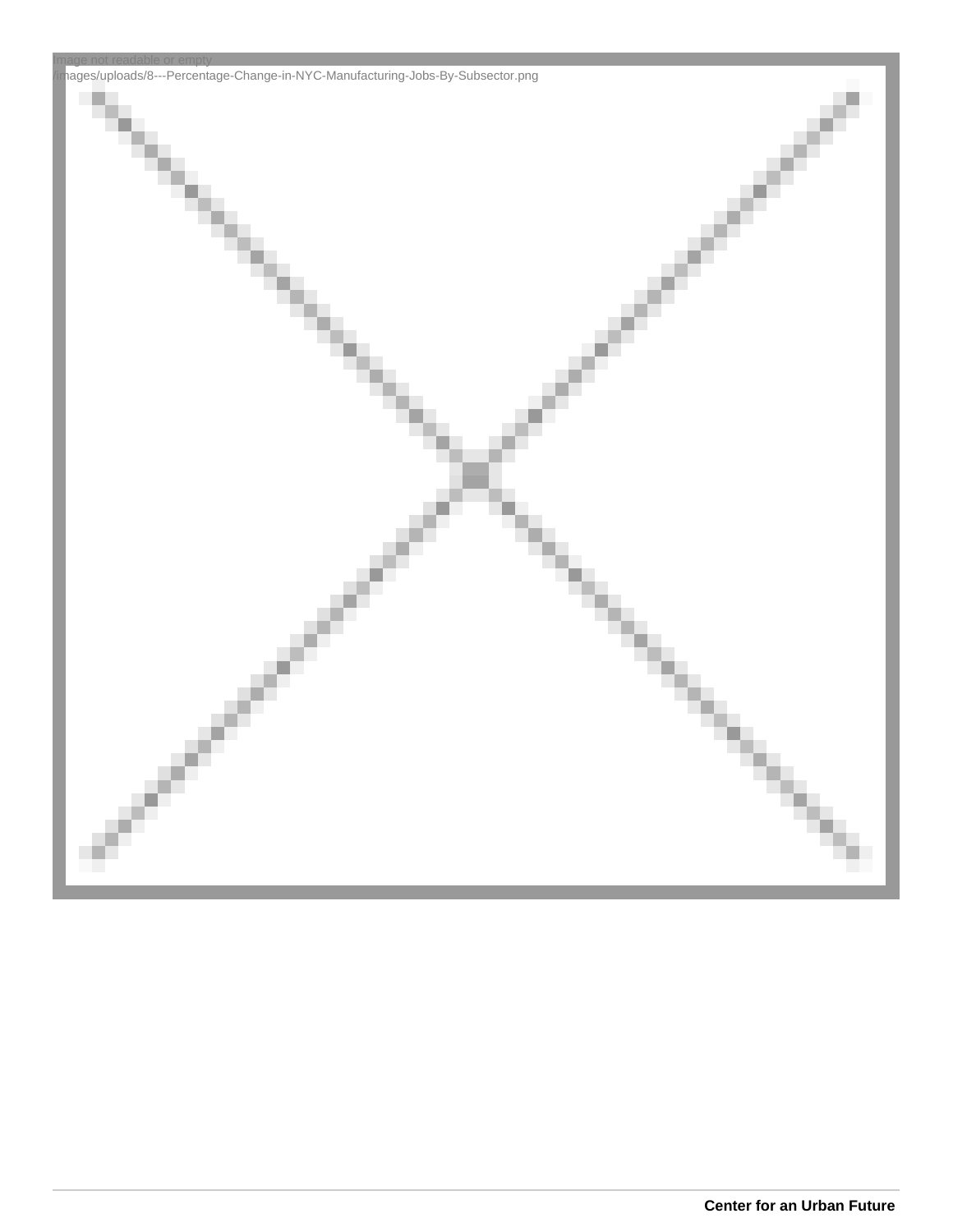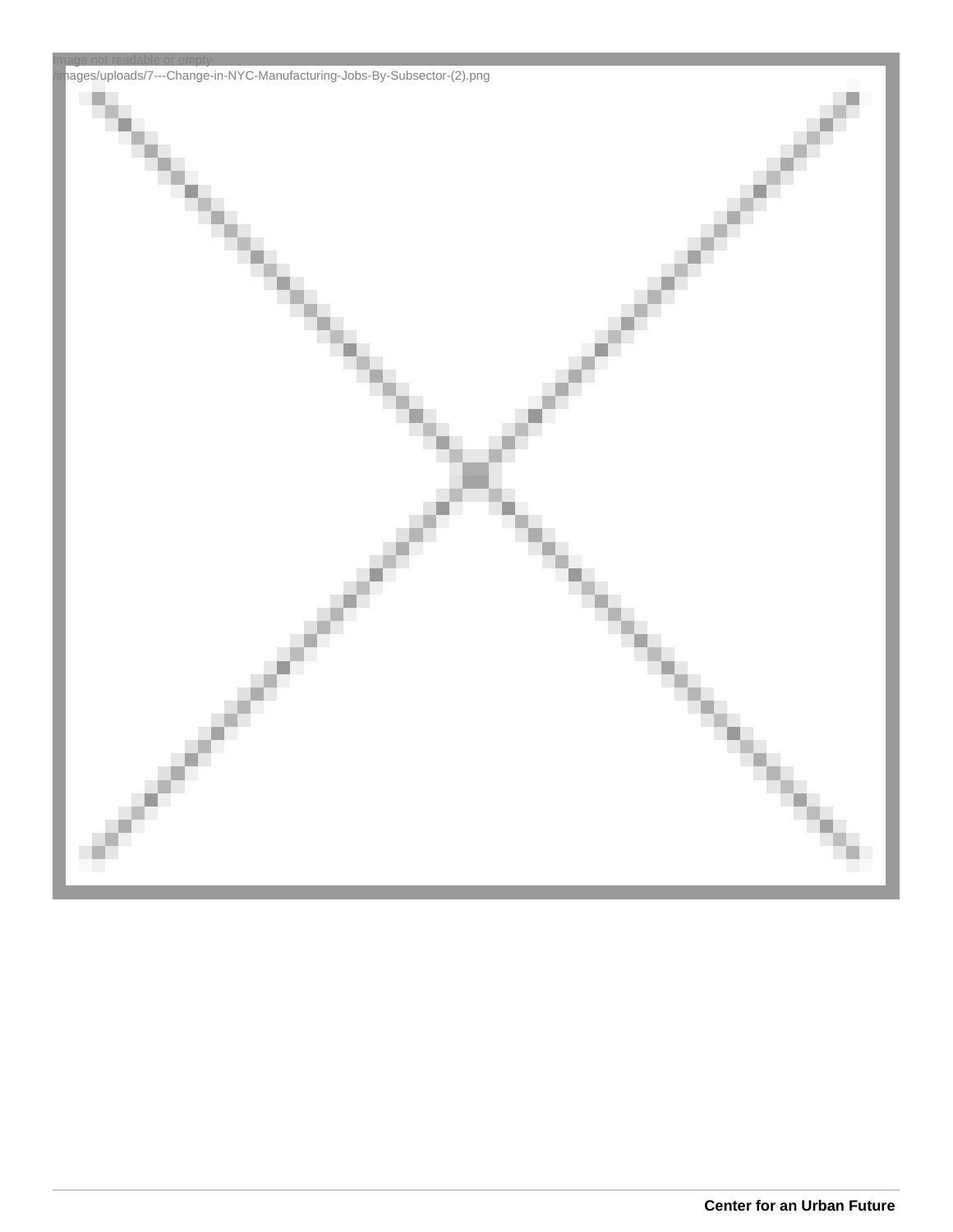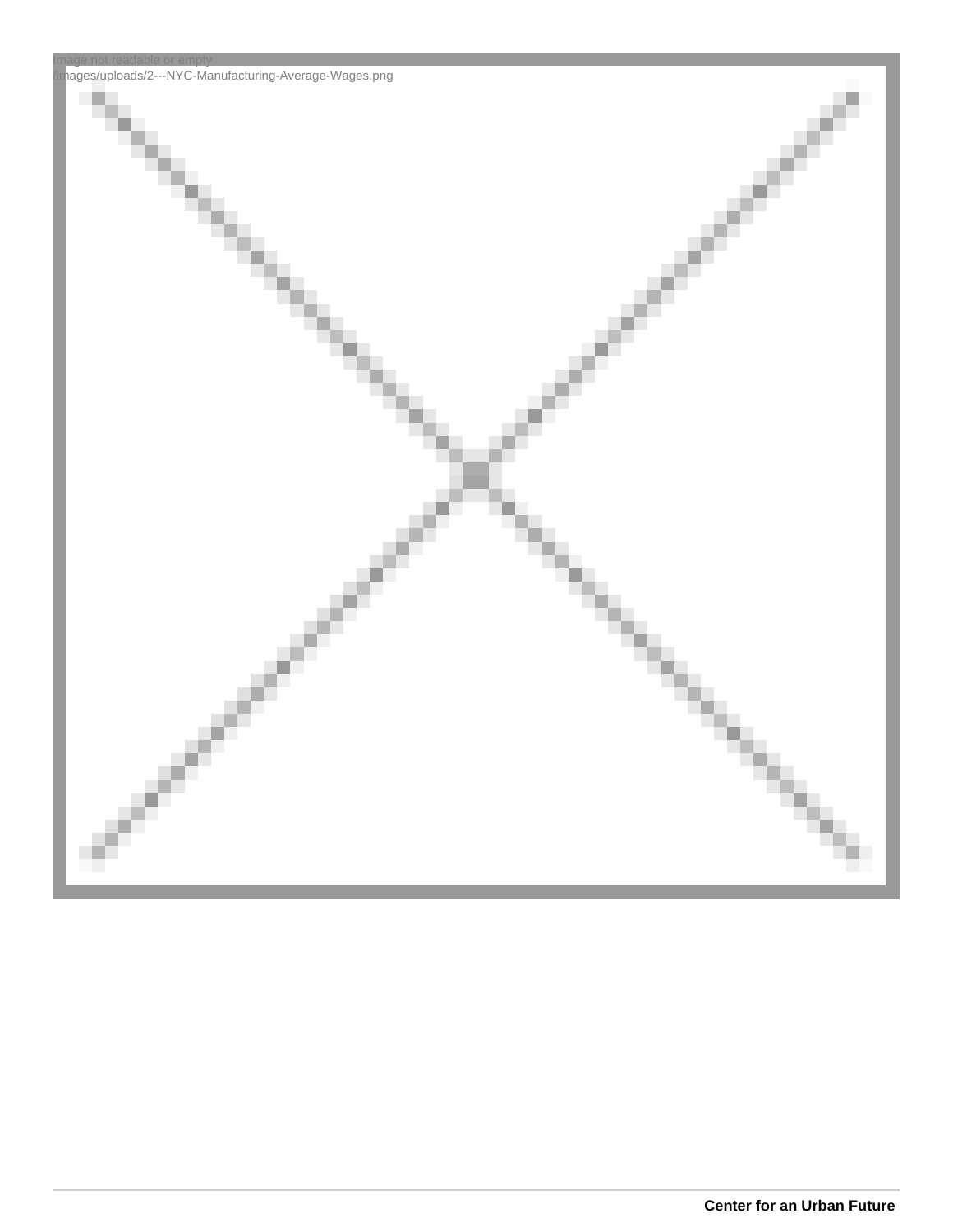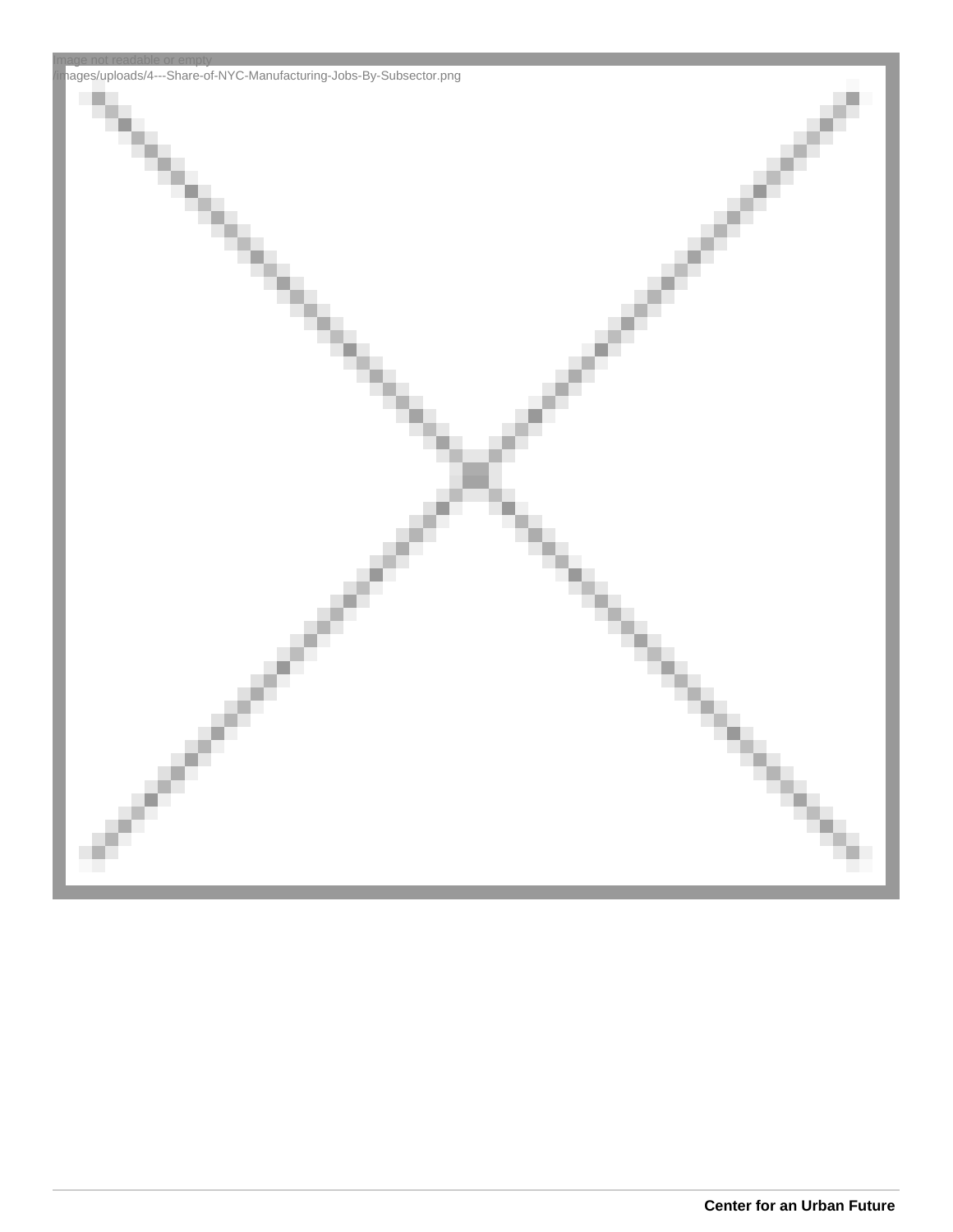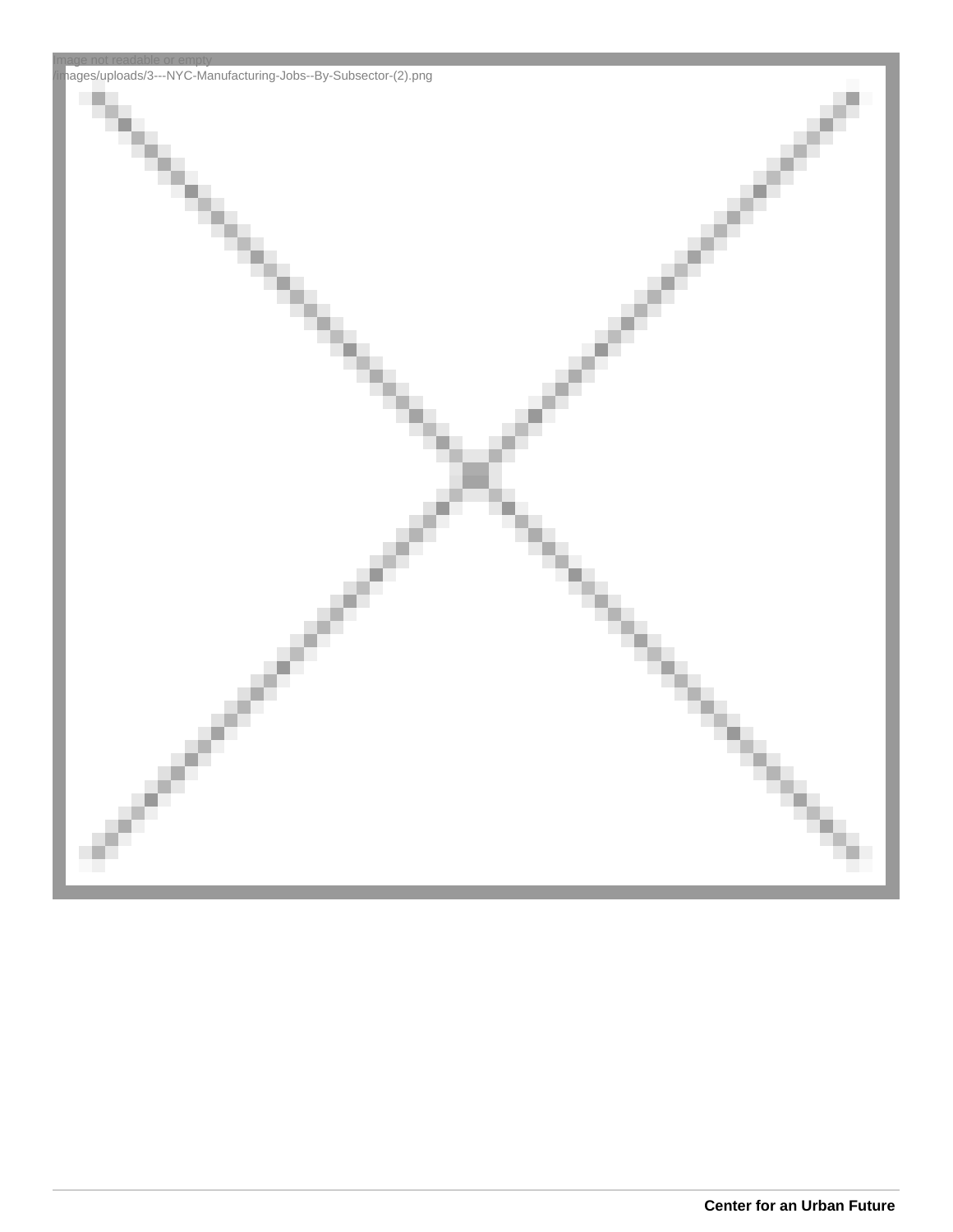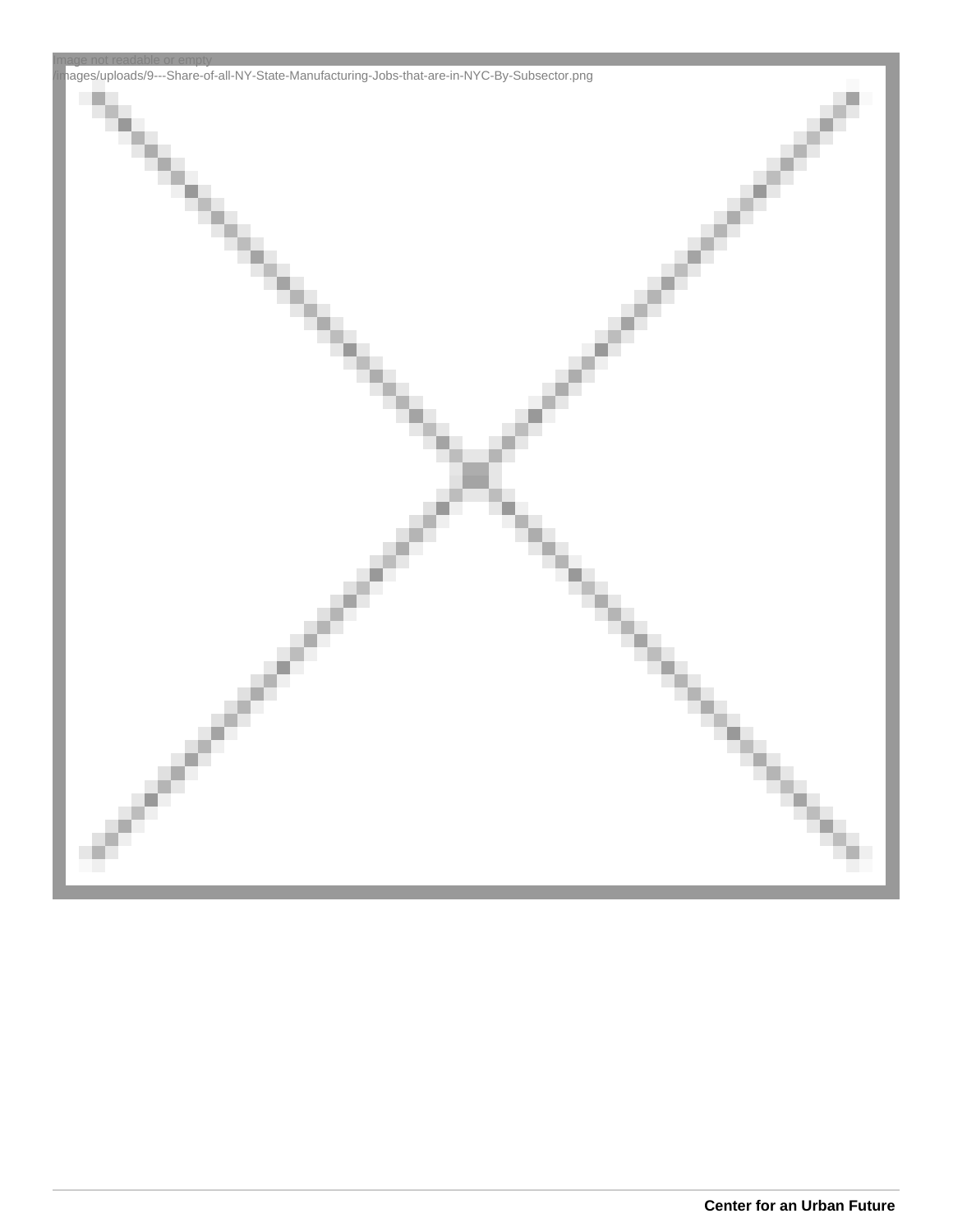

| <b>New York City Manufacturing Employment, 2000 - 2014</b> |        |        |        |        |         |         |
|------------------------------------------------------------|--------|--------|--------|--------|---------|---------|
|                                                            | 2014   | 2013   | 2012   | 2011   | 2004    | 2000    |
| Manufacturing - All                                        | 75,654 | 75,860 | 75,940 | 74,774 | 119,787 | 172,266 |
| Food Manufacturing                                         | 16,368 | 15.471 | 15,400 | 14,405 | 13.901  | 15,365  |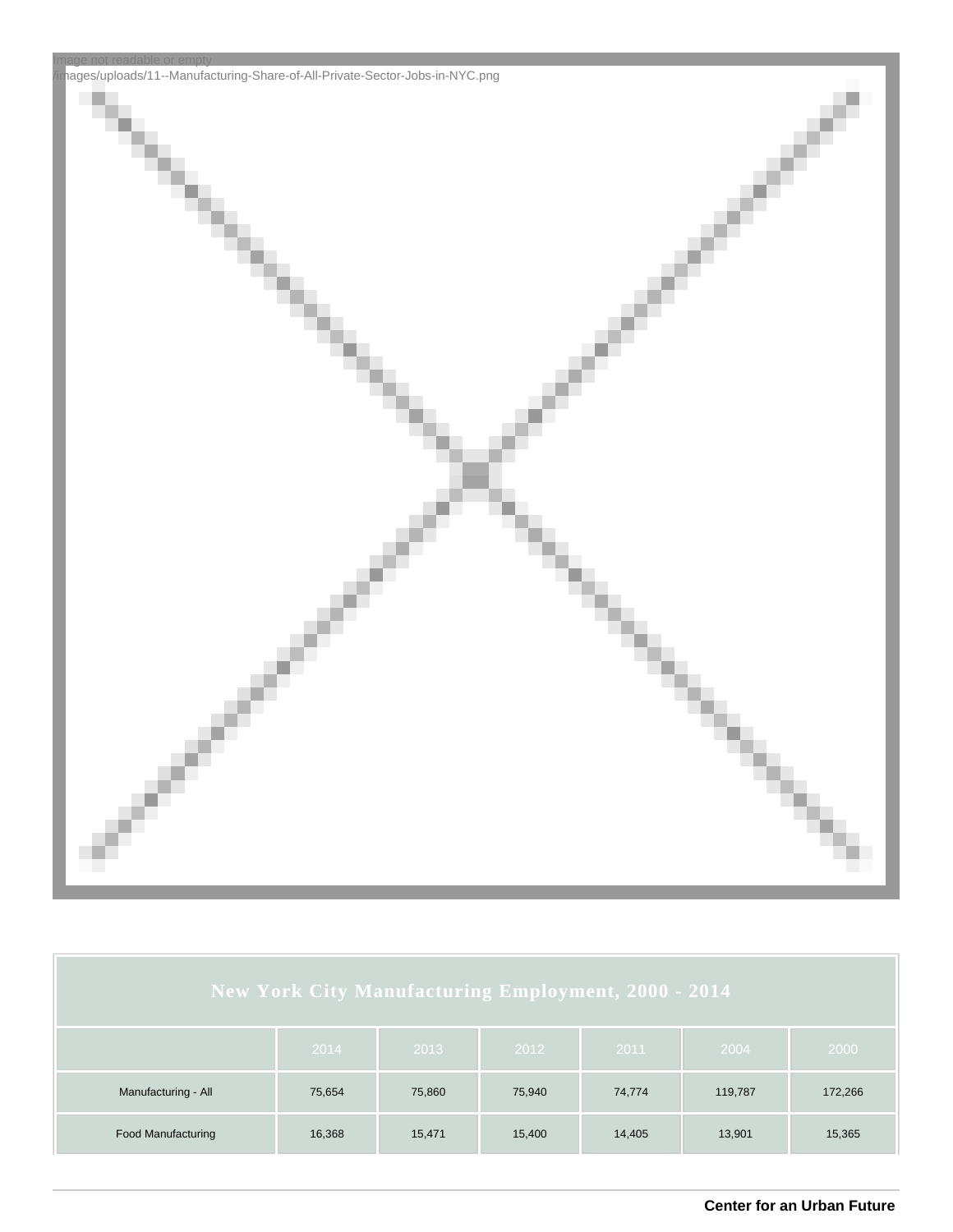| <b>Apparel Manufacturing</b>                              | 15,657 | 16,118 | 16,415 | 16,336 | 31,980 | 57,178 |
|-----------------------------------------------------------|--------|--------|--------|--------|--------|--------|
| <b>Fabricated Metal Product</b><br>Manufacturing          | 6,334  | 6,313  | 6,263  | 5,883  | 7,944  | 10,145 |
| <b>Printing &amp; Related Support Activities</b>          | 6,153  | 6,656  | 6,817  | 6,427  | 11,717 | 15,889 |
| <b>Furniture &amp; Related Product</b><br>Manufacturing   | 3,433  | 3,265  | 3,078  | 3,189  | 4,717  | 5,966  |
| <b>Chemical Manufacturing</b>                             | 2,859  | 2,926  | 3,333  | 3,295  | 5,403  | 6,044  |
| <b>Computer &amp; Electronic Product</b><br>Manufacturing | 2.647  | 2,973  | 2,796  | 2,893  | 3,779  | 4,794  |
| <b>Plastics &amp; Rubber Products</b><br>Manufacturing    | 1,689  | 1,567  | 1,594  | 1,656  | 2,684  | 3,424  |
| Nonmetallic Mineral Product<br>Manufacturing              | 1,599  | 1,664  | 1,548  | 1,446  | 1,979  | 2,274  |
| <b>Machinery Manufacturing</b>                            | 1,365  | 1,373  | 1,307  | 1,475  | 2,596  | 3,539  |
| <b>Paper Manufacturing</b>                                | 1,325  | 1,305  | 1,344  | 1,441  | 3,233  | 4,561  |
| <b>Textile Mills</b>                                      | 1,173  | 1,253  | 1,324  | 1,423  | 3,328  | 6,742  |
| <b>Transportation Equipment</b><br>Manufacturing          | 1,092  | 1,108  | 1,106  | 1,332  | 2,195  | 2,416  |

| <b>New York State Manufacturing Employment, 2000 - 2014</b> |  |
|-------------------------------------------------------------|--|
|                                                             |  |
|                                                             |  |

|                                                           | 2014    | 2013    | 2012    | 2011    | 2004    | 2000    |
|-----------------------------------------------------------|---------|---------|---------|---------|---------|---------|
| Manufacturing - All                                       | 450,192 | 454,286 | 456,930 | 456,807 | 593,521 | 745,585 |
| <b>Computer &amp; Electronic Product</b><br>Manufacturing | 56,555  | 58,446  | 60,444  | 61,959  | 74,293  | 86,885  |
| <b>Food Manufacturing</b>                                 | 52,756  | 52,521  | 51,561  | 49,709  | 51,932  | 54,966  |
| <b>Fabricated Metal Product</b><br>Manufacturing          | 51,313  | 51,201  | 50,932  | 49,611  | 57,022  | 69,268  |
| <b>Machinery Manufacturing</b>                            | 42,089  | 42,647  | 43,366  | 44,402  | 51,911  | 68,893  |
| <b>Chemical Manufacturing</b>                             | 38,034  | 39,882  | 40,286  | 40,293  | 56,739  | 67,104  |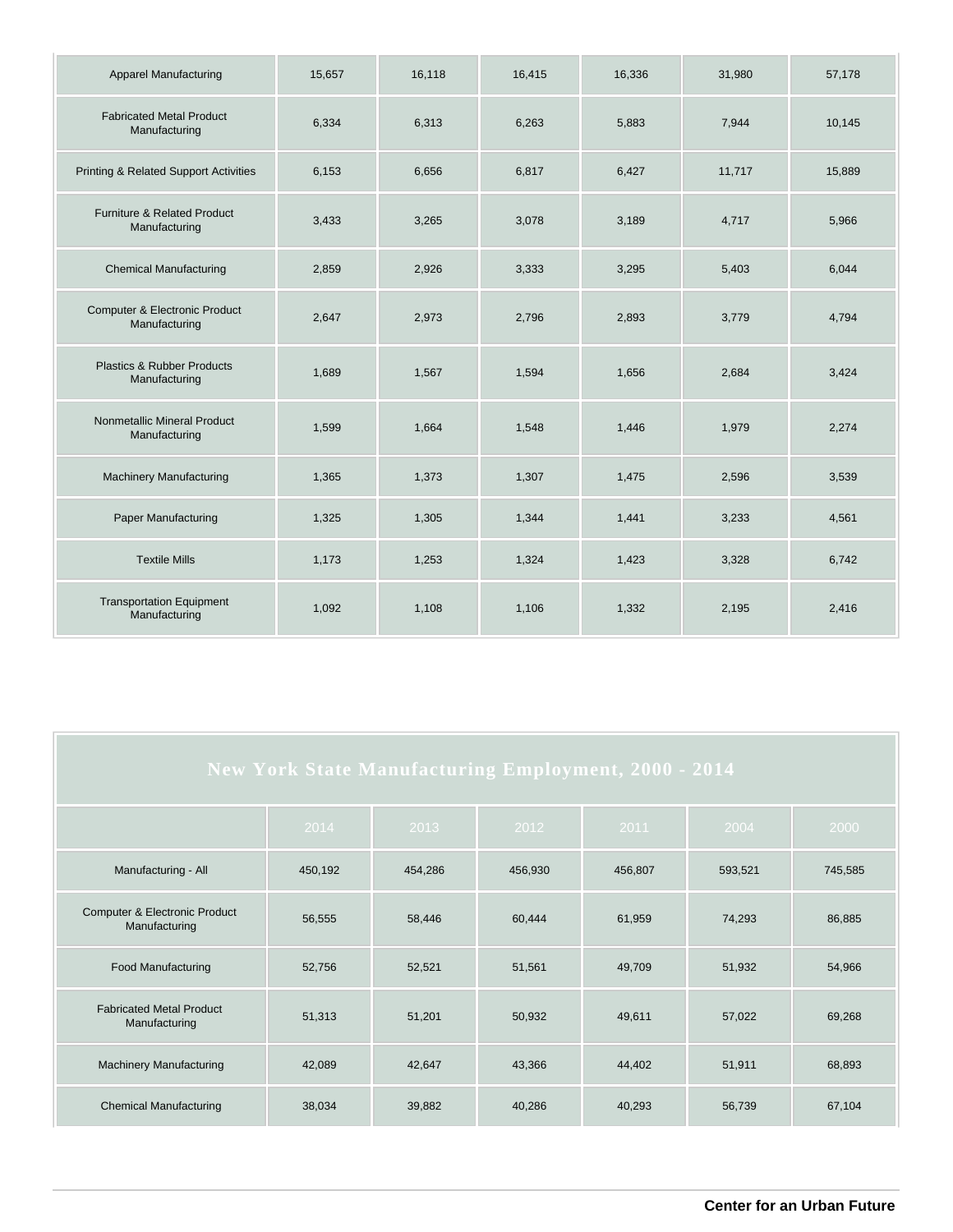| <b>Printing &amp; Related Support Activities</b>        | 21,247 | 21,731 | 22,044 | 22,547 | 36,739 | 43,793 |
|---------------------------------------------------------|--------|--------|--------|--------|--------|--------|
| <b>Plastics &amp; Rubber Products</b><br>Manufacturing  | 20,785 | 20,614 | 20,819 | 20,783 | 26,681 | 33,124 |
| <b>Transportation Equipment</b><br>Manufacturing        | 20,439 | 20,077 | 21,104 | 22,514 | 37,469 | 45,078 |
| <b>Apparel Manufacturing</b>                            | 18,453 | 19,020 | 19,630 | 19,540 | 37,188 | 65,182 |
| <b>Paper Manufacturing</b>                              | 16,354 | 16,594 | 16,444 | 16,441 | 21,250 | 27,353 |
| <b>Nonmetallic Mineral Product</b><br>Manufacturing     | 15,117 | 15,051 | 15,057 | 14,830 | 17,976 | 22,635 |
| <b>Furniture &amp; Related Product</b><br>Manufacturing | 13,257 | 13,285 | 12,933 | 12,938 | 18,701 | 23,227 |
| <b>Textile Mills</b>                                    | 3,692  | 3,742  | 3,694  | 3,851  | 6,804  | 11,546 |

Source: NYS Department of Labor, Quarterly Census of Employment and Wages (QCEW).

Employment figures are annual totals.

This data analysis was written by Jonathan Bowles. Design by Amy Parker.

The data brief is the inaugural publication of the Center for an Urban Future's Middle Class Jobs Project , a research initiative generously funded by Fisher Brothers and Winston C. Fisher. In the months ahead, the project will include a series of reports highlighting opportunities to create and preserve middle class jobs in New York.

General operating support for Center for an Urban Fu-ture has been provided by the Bernard F. and Alva B. Gimbel Foundation, Fund for the City of New York, the Lucius N. Littauer Foundation and the M&T Charitable Foundation.

# RELATED PRESS

# [Made in America moveme](http://www.fox5ny.com/news/65858563-story)nt

Fox 5 News, by Stacey Delikat, December 29, 2015

[Sweet'N Low workers lash out at soon-to-be-former emp](http://www.capitalnewyork.com/article/albany/2016/01/8587418/sweet’n-low-workers-lash-out-soon-be-former-employer)loyer

Politico New York, by Dana Rubinstein, January 09, 2016

#### [Sweet'N Low factory closing, 300 jobs to be](http://www.bizjournals.com/newyork/news/2016/01/11/sweet-n-low-factory-closing-300-jobs-to-be-cut.html) cut

New York Business Journal, by Teresa Novellino, January 11, 2016

#### [Brooklyn Sweet'N Low HQ Will Lay Off All 320 Factory Worke](http://gothamist.com/2016/01/12/sweetn_low_workers_brooklyn.php)rs

Gothamist, by Emma Whitford, January 12, 2016

[Sweet'N Low to End Brooklyn Production After Nearly 60 Ye](http://bigstory.ap.org/article/b4b8a98417ff4611a11e27c89dc7daef/sweetn-low-end-brooklyn-production-after-nearly-60-years)ars